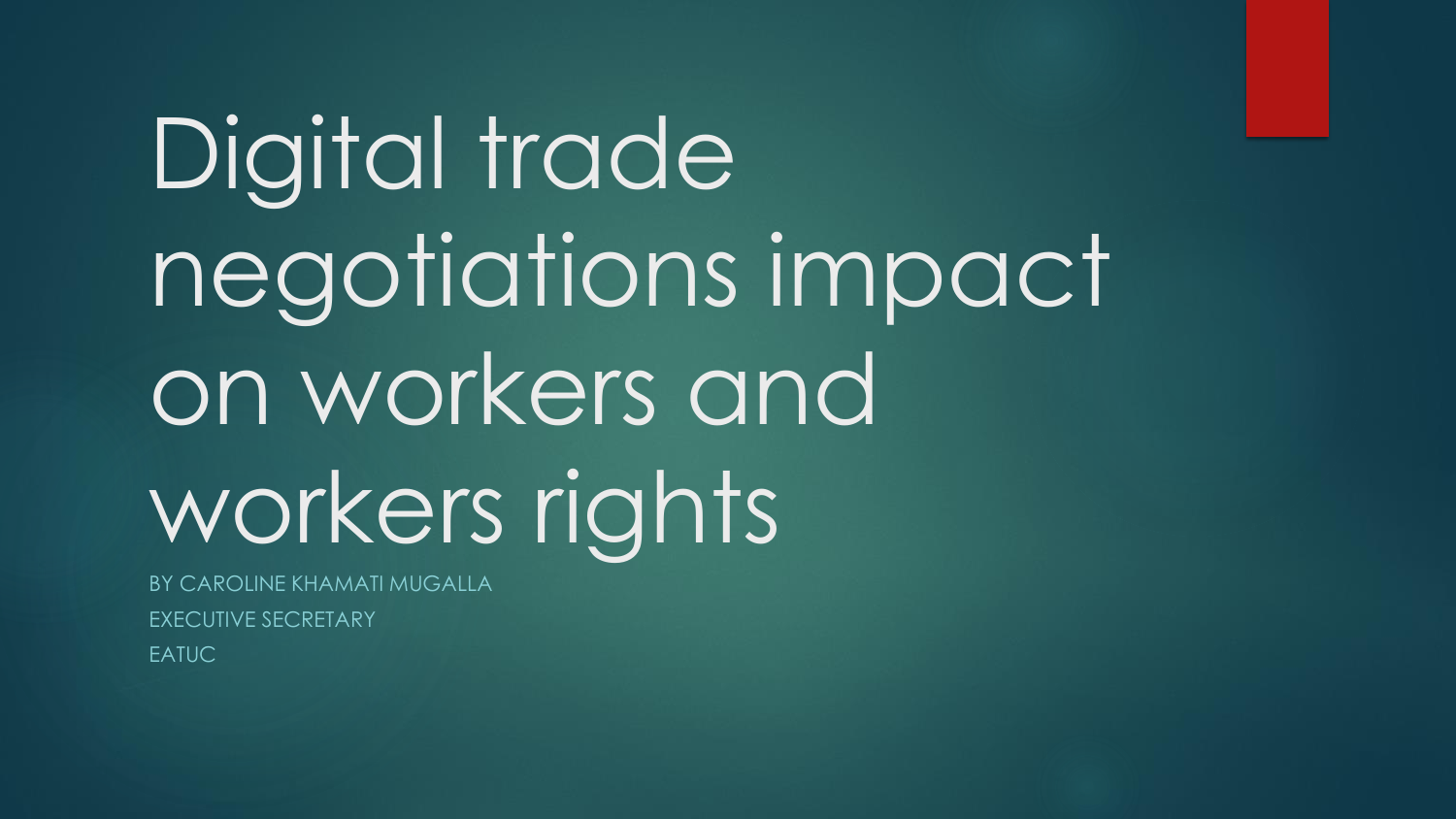- $\blacktriangleright$  The analysis done by Deborah clearly shows that there are major concerns on digital economy and having rules set globally in the interests of developed countries and specifically the tech giants that operate in those countries.
- **Decimate decent work and Increase Precarious Work** Introduction of occupations that see workers being defined as "self-employed" or "agency", denying them many employment rights. The work often lacks fixed or predictable hours, social protection among others. As platform work proliferates, collective bargaining has been especially curtailed, since this is much harder for the self-employed.
- **Making Enforcement of Local Labour Laws more Difficult**. When a law is broken, an entity must be brought to court to answer the charge. A company having a locally registered entity makes this process easy because they can be legally compelled to engage with the domestic legal process and comply with its judgements.
- **Eroding Worker's Rights by Necessity-** The digital transformation that society is undergoing is testing some of those hard-won rights about what constitutes a worker and what rights and protections they deserve.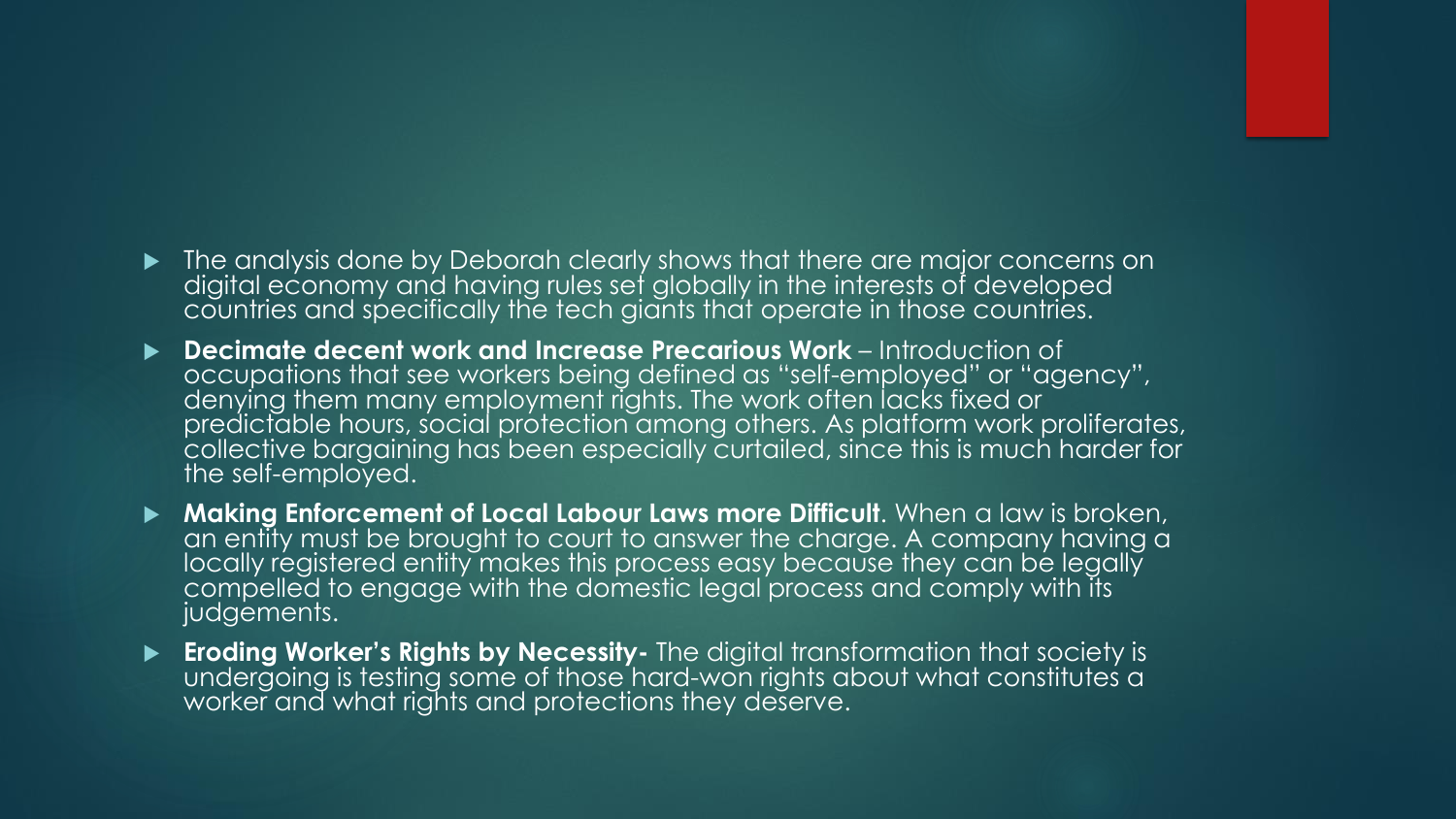- **Challenges to Algorithmic Transparency** Flying planes, stock trades, now being used for self driving vehicles, helping people make decisions about whether to offer an applicant a job interview, whether offenders will reoffend, and what social care provision a service user needs.
	- As algorithms enter increasingly sensitive areas of our lives, we need to have meaningful accountability for those who create and deploy algorithmic decision systems, especially in areas where decisions have a significant impact on individuals.
- **Expanding Market Access right for Digital** There is a quiet revolution going on within governments, known as Gov Tech, that could transform the nature of public services and who delivers them.
	- **technology companies getting into the heart of key decisions that we normally associate** with the state.
- **Increase Power of Big Tech over workers** -The introduction of data-gathering technology, its analysis and use has disrupted the delicate balance between worker and employer, and has shifted power firmly back to employers.
	- Extending Surveillance beyond working hours, data used to benefit the company, The provisions around source code threaten to allow employers to hide behind automated decision-making systems, thereby reducing their accountability.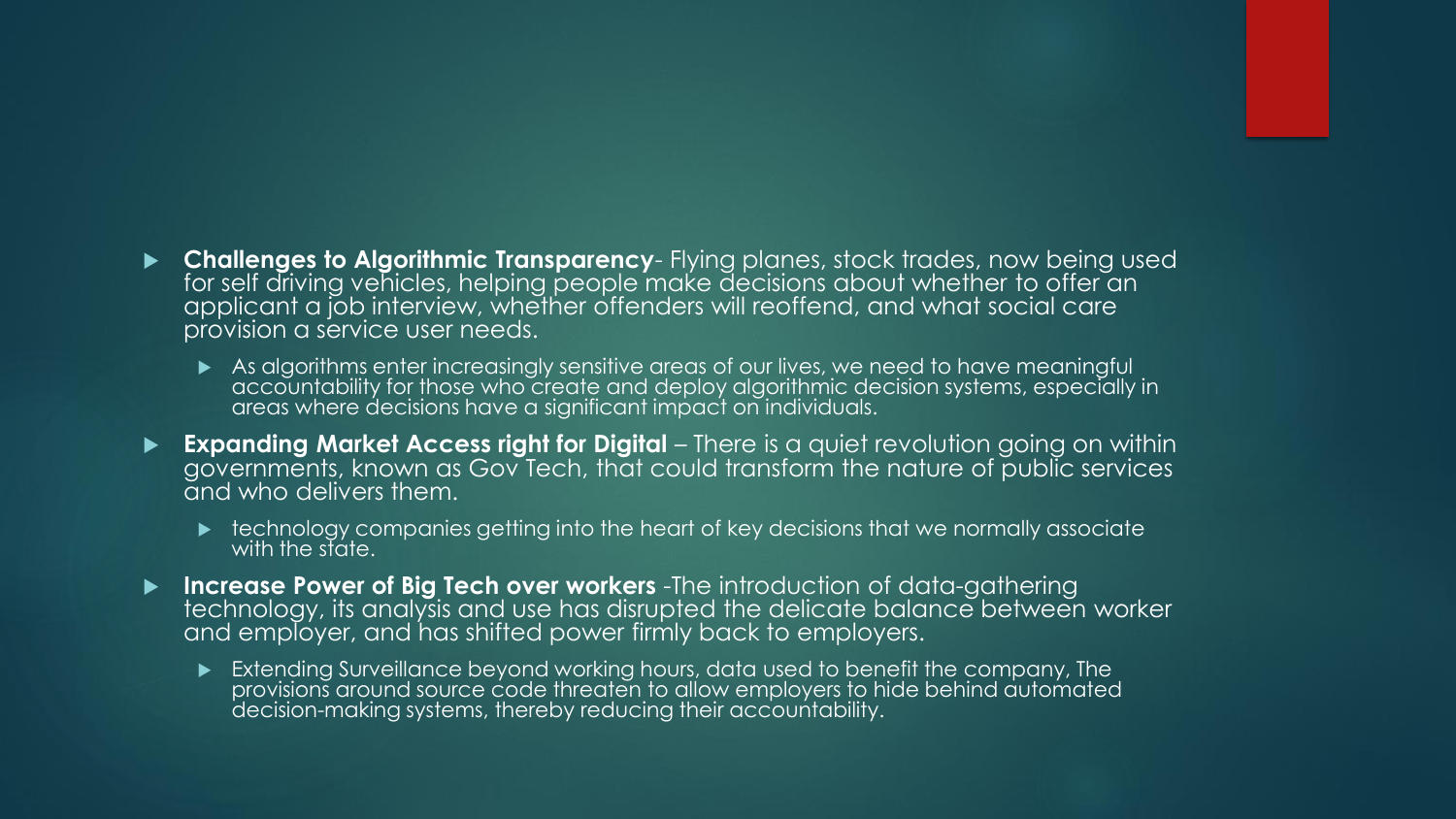- **Threaten countries' domestic industries' future by requiring the free transfer of the data** -Uber is a transportation company that is currently valued at about \$50bn yet owns no cars and employs no drivers
	- What Uber lacks in terms of capital and infrastructure it makes up for by gathering and analysing an immense volume of data on people, drivers and their cars and how they move around the city and interact with each other.
	- countries should be precluded from implementing policies and laws that would enable them to develop their own domestic tech industry by placing limits on the flow of data out of the country or requiring the localisation of servers and people.
- **Preferencing Transnational Companies over Micro Small and Medium Enterprises (MSME)** – MSMEs are drivers of the economy and account for over 45% of job, and contributes 33% of national income.
	- ▶ We are seeing completely reformulated rules, written by and for MSMEs, could deliver on this noble sentiment and provide real opportunities for them to grow and reach wider markets. However, in reality, the proposals will do little or nothing to help MSMEs, and in fact they are very much aligned with the needs of Big Tech companies, who would undoubtedly benefit the most. In addition, the way that the digital economy operates more generally also favours the tech giants over MSMEs.